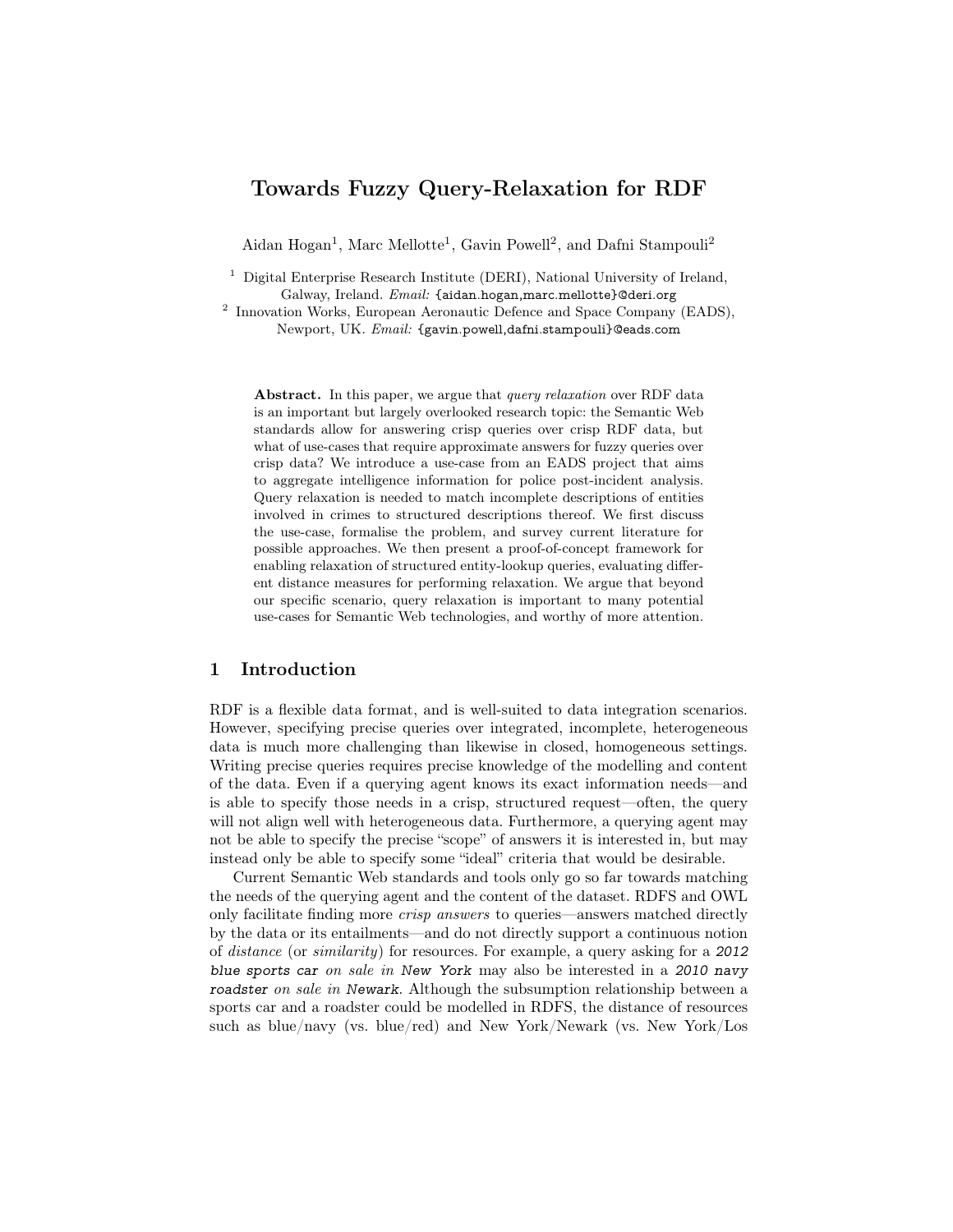Angeles) cannot be succinctly axiomatised in RDFS/OWL for interpretation by the query answering system. Instead, we argue that the RDF descriptions of resources can be used to compute an inductive, generic notion of distance.

In this paper, we thus advocate a relaxed form of RDF query-answering where the query should be interpreted as specifying the *ideal* criteria for answers, such that other relevant (but non-crisp) scored answers are returned. This is similar to top-k query-answering for Information Retrieval engines: a paradigm that works well in highly-heterogeneous, incomplete scenarios, including Web search.

We first present an industrial use-case from the European Aeronautic Defence and Space Company (EADS) that requires matching witness observations against crisp knowledge integrated from various law-enforcement and intelligence agencies  $(\S 2)$  $(\S 2)$ . Next, we provide a survey of literature that relates to the needs of EADS' use-case and to query relaxation  $(\S 3)$  $(\S 3)$ . We then propose a generic framework for building a relaxed RDF query engine  $(\S 4)$  $(\S 4)$ ; we currently focus on entity-lookup queries using similarities of RDF terms. Subsequently, we discuss a generic technique for extracting distance/similarity scores between resources based on their structured descriptions  $(\S 5)$  $(\S 5)$ . We then outline an early prototype for relaxing queries—that represent witness observations—against a dataset of vehicle descriptions, testing different similarity measures (§ [6\)](#page-6-0). We conclude that our own results are too preliminary for deployment, but argue that RDF query relaxation (or more generally "fuzzy querying") is an important, timely research topic not only for EADS' use-case, but may unlock various potential and diverse Semantic Web applications involving vague/uncertain user requirements.

### <span id="page-1-0"></span>2 Use-case overview

Our use-case arises from an on-going research project at the European Aeronautic Defence and Space Company (EADS): a large European aerospace, defence and military contractor. EADS Innovation Works is the corporate research and technology department of EADS that explores areas of mobility, security and environment. One of the team's key interests relates to civilian security, and enabling increased agency collaboration through use of intelligent systems. EADS has been working on the development of systems for intelligence analysis to aid post-crime police investigations [\[30\]](#page-14-0), where analysts need to process raw information, determine valuable evidence, and identify the entities involved and their relationships. Investigations often rely on human observations, including police reports, or statements from victims, witnesses and informers.

Such data are the result of subjective assessment and often carry inherent vagueness and uncertainty. Human observations provide an estimate of the entity observed, described in natural language, and may be imprecise (i.e., stating that a suspect was 1.77 m tall when (s)he was 1.79 m tall) or vague (i.e., " between 1.7 m – 1.85 m", or "average height", etc.). Previous work [\[28,](#page-14-1)[29\]](#page-14-2) analysed issues with using human intelligence data (HUMINT), and presented methods to align data in different formats (numeric, textual and ranges). Herein, we view such observations as structured fuzzy queries to be executed over crisp data.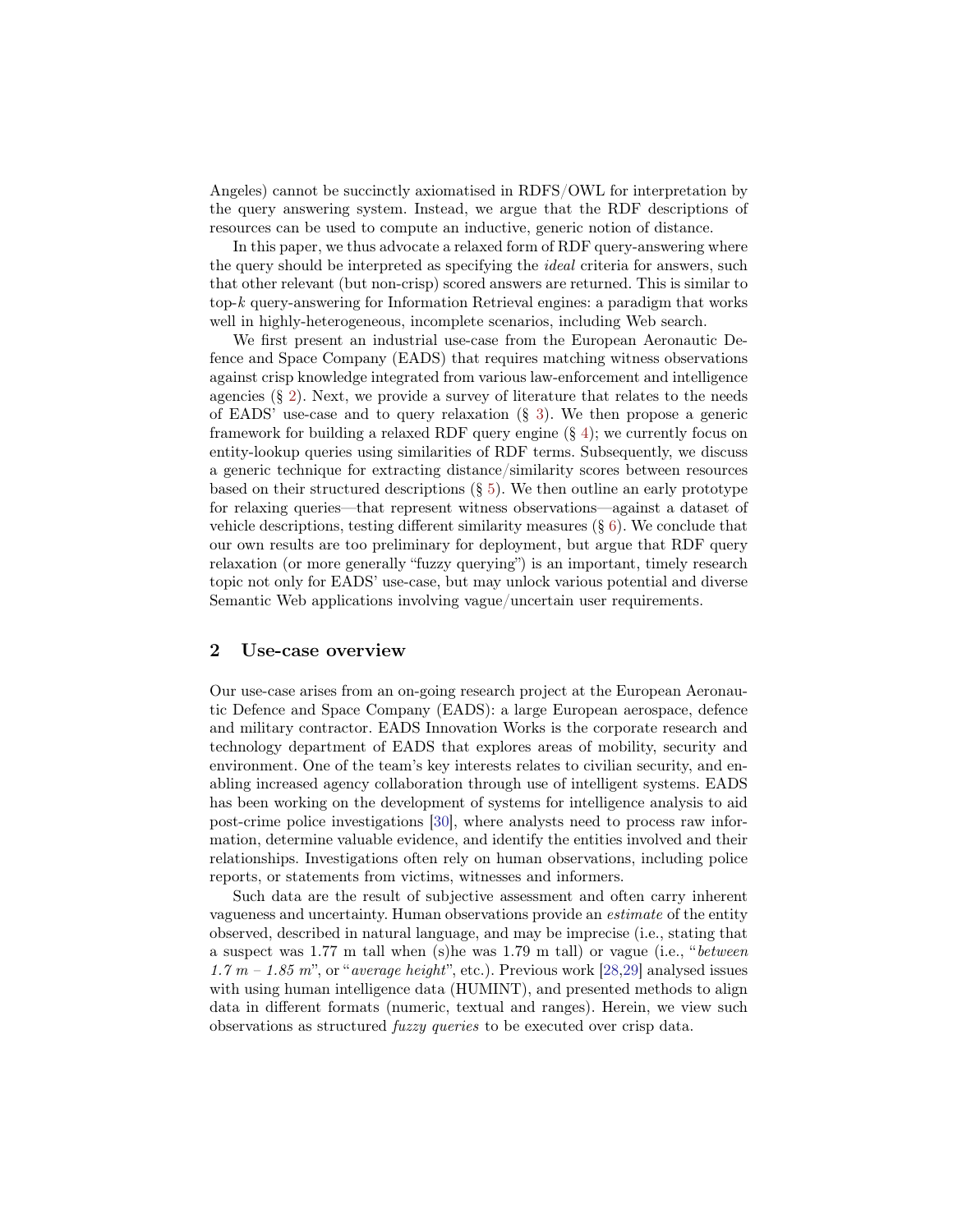Posing complex but potentially vague/approximate queries against a crisp index broaches various issues. Numeric attributes—such as height—can be made "vague" using standard range queries. However, answers will not be scored: those near the "sweet-spot" of the range are not distinguished from those near the borders of *plausibility*. Given multiple attributes, the need for scoring becomes more pronounced. Furthermore, given non-numeric attributes (e.g., a navy getaway car, probably a Toyota), standard query answering offers no support for vagueness. Ideally, the query engine should return ranked approximate answers by relaxing both numeric and non-numeric values. Furthermore, the query should allow for specifying different levels of relaxation for different attributes; e.g., that Toyota is more vague and should be relaxed more than navy in the results.

We first considered applying ontologies and deductive methods to the usecase, looking to formalise the domain and to use fuzzy/annotated reasoning and querying techniques [\[20\]](#page-14-3). We abandoned this approach since (i) no legacy formal models were already in use; (ii) creating a speculative formal model from scratch (and fostering agreement) was deemed infeasible given the idiomatic nature of observations; (iii) inference would be too coarse-grained given the low resolution of formal knowledge available for the scenario. Instead, we decided to pursue an inductive approach, touching upon the area of cooperative answering.

### <span id="page-2-0"></span>3 Background and State-of-the-art

Cooperative answering involves the application of Grice's Maxims [\[13\]](#page-14-4)—which describe how to be helpful in conversation—to information systems. Cooperative answering covers a broader area than our current scope, also trying to detect/circumvent user misconception, to provide additional justifications for the answer set, and to include entailed answers (as per deductive reasoning). We refer the reader to a survey of seminal works by Gaasterland et al. [\[10\]](#page-14-5) and to a more recent survey of cooperative databases by Chu [\[5\]](#page-13-0). A pertinent technique in the area of cooperative answering is *query relaxation* or *qeneralisations*, whereby the criteria specified by the user are "relaxed" to include further, relevant content in the answers [\[9\]](#page-14-6). For example, Schumacher and Bergmann [\[27\]](#page-14-7) propose using similarity measures to perform query relaxation in support of case-based reasoning over databases. Bruno et al. [\[3\]](#page-13-1) investigate the use of query relaxation for efficient top-k retrieval over numeric, multi-attribute database relations.

Recently, some authors have looked at deductive query relaxation mechanisms for RDF [\[16,](#page-14-8)[17,](#page-14-9)[7,](#page-13-2)[25\]](#page-14-10). Huang et al. [\[16\]](#page-14-8), Hurtado et al. [\[17\]](#page-14-9) and Poulovassilis  $\&$ Wood [\[25\]](#page-14-10) all propose using RDFS semantics to perform relaxation, through, e.g., generalising query patterns up class or property hierarchies, etc. Dolog et al. [\[7\]](#page-13-2) use query rewriting rules to perform logical relaxation based on explicit user-preference models. For our use-case, logical relaxation alone is too coarse; e.g., members of the same class are viewed analogously for type relaxation, etc.

Other authors have proposed similarity-based, inductive query relaxation for RDF [\[19,](#page-14-11)[8\]](#page-13-3), but focus on lexical analyses. Kiefer et al. [\[19\]](#page-14-11) propose integrating "customised similarity functions" into SPARQL, allowing for string similarity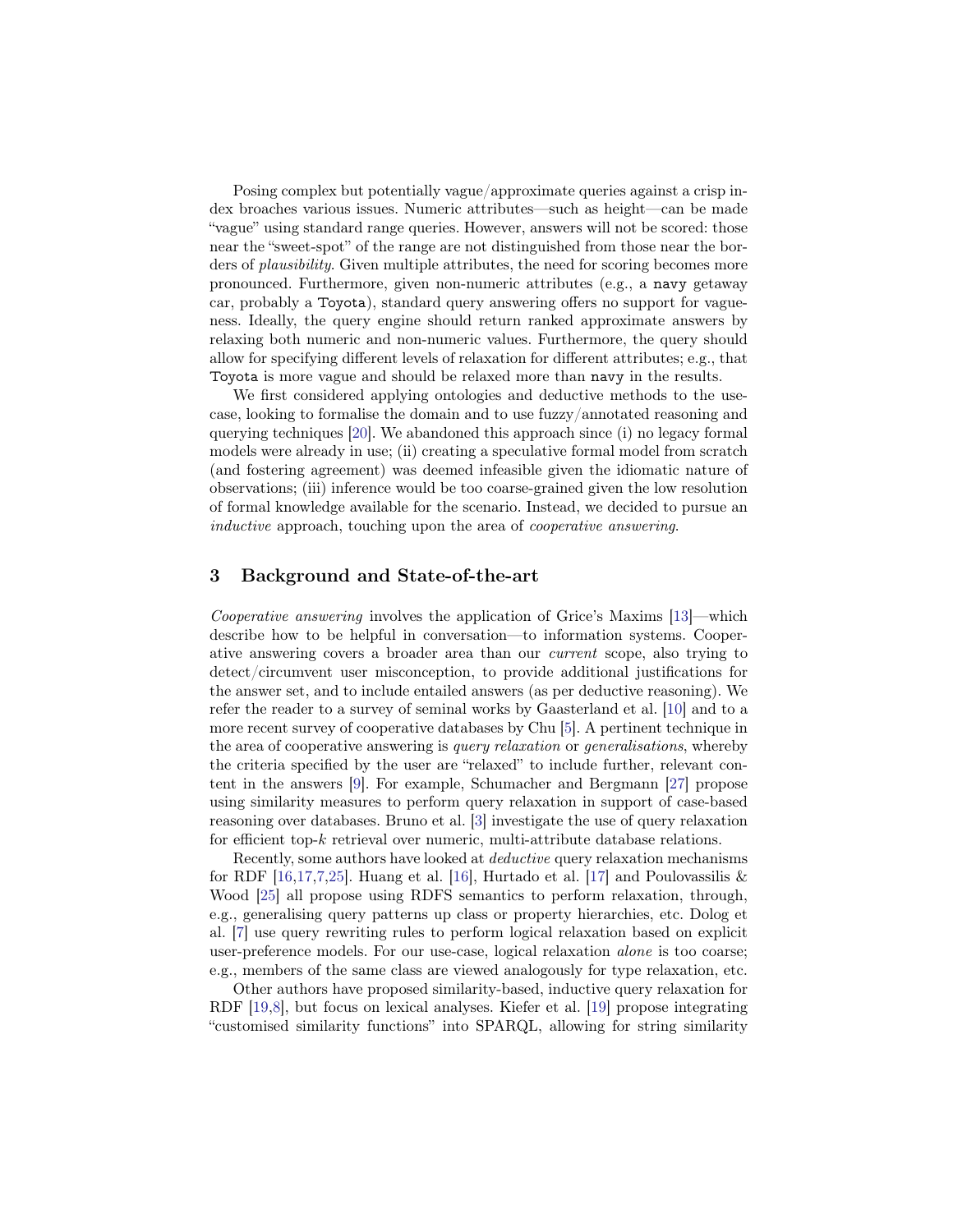measures such as Levenstein, Jaccard and TF–IDF to be invoked. More recently, Elbassuoni et al. [\[8\]](#page-13-3) propose relaxation based primarily on measuring entity similarity as the Jensen–Shannon divergence of the language models of virtual prose documents constructed for each entity. Again, such lexical similarity techniques are too shallow for our use-case (consider red vs. blue vs. navy); they still do not leverage the rich, structured descriptions of entities during matching. (Herein, we may use the dual terms *distance* and *similarity* interchangeably.)

Where numerical values are consistently defined for entities (e.g., lat./long. for places, or  $L^*a^*b^*$  triplets for colours, etc.), distances can be computed based on Euclidean spaces where each attribute is a dimension (i.e.,  $\sqrt{\sum_{i=1}^{n}(a_i - b_i)^2}$ for  $a_i, b_i$  comparable numerical values for entity A and B resp.). However, matching based on categorical attributes—which are prevalent in RDF data—is more difficult [\[2\]](#page-13-4). An overlap measure coarsely assigns a constant distance d (typically  $d = 1$ ) between entities that do not match for a given categorical attribute, or zero distance otherwise. Otherwise, Boriah et al. [\[2\]](#page-13-4) survey a number of finergrained methods for categorical matching; e.g., the Goodall measure [\[12\]](#page-14-12) assigns a higher similarity between entities sharing a more selective category (i.e., a rare string value). Such measures are *data-driven*, relying on statistics from the data to compute distances: consequently, the similarity of two entities can be influenced by other peers (unlike, e.g., absolute Euclidean distances).

RDF similarity measures are also studied for instance matching. Although instance matching focuses on finding owl:sameAs alignments—and although many such frameworks rely on deductive methods (e.g., LN2R [\[26\]](#page-14-13)) or lexical similarity methods (e.g., KnoFuss [\[22\]](#page-14-14), RDFSim [\[18\]](#page-14-15)) to generate alignments—a few inductive similarity metrics have been proposed based on overlaps in the descriptions of entities  $[23,15,14]$  $[23,15,14]$  $[23,15,14]$ ; one such approach is later used in § [5.](#page-5-0)

### <span id="page-3-0"></span>4 Relaxation framework

We now propose a conceptual framework for relaxation of an *entity query*: a list of attribute–value or attribute–variable pairs  $Q := \langle (p_1, o_1), \ldots, (p_n, o_n) \rangle$  such that each  $p_i$  is a property URI and each  $o_i$  is either a variable, a URI or a literal (i.e.,  $Q \subset U \times VUL$ ).<sup>[3](#page-3-1)</sup> A *crisp* response consists of entities (subjects) with predicate–object edges directly matching the query, as well as bindings for any variables in  $o_1, \ldots, o_n$ . In SPARQL terms, this query model roughly corresponds to basic graph patterns with a common subject variable; for example:

SELECT \* WHERE {?s :colour :blue ; :city :NY ; :type :Sport ; year 2010 ; reg ?r .}

To relax queries, we define a matcher as a function  $M:$   $VUL \times UL \rightarrow \mathbb{R}_{[0,1]}$ that maps a pair of values into a *relaxation score*: a value in  $[0, 1]$  where 1 indicates that the two values are not interchangeable, and 0 indicates perfect interchangeability (e.g.,  $M(c, c) := 0$ ,  $M(?v, c) := 0$ ). Each matcher is a *distance* function between the query and entity values, respectively. The match function

<span id="page-3-1"></span><sup>&</sup>lt;sup>3</sup> The query is given an ordering for later convenience. We re-use standard RDF notation: V denotes variables, U URIs and L RDF literals. AB denotes  $A \cup B$ .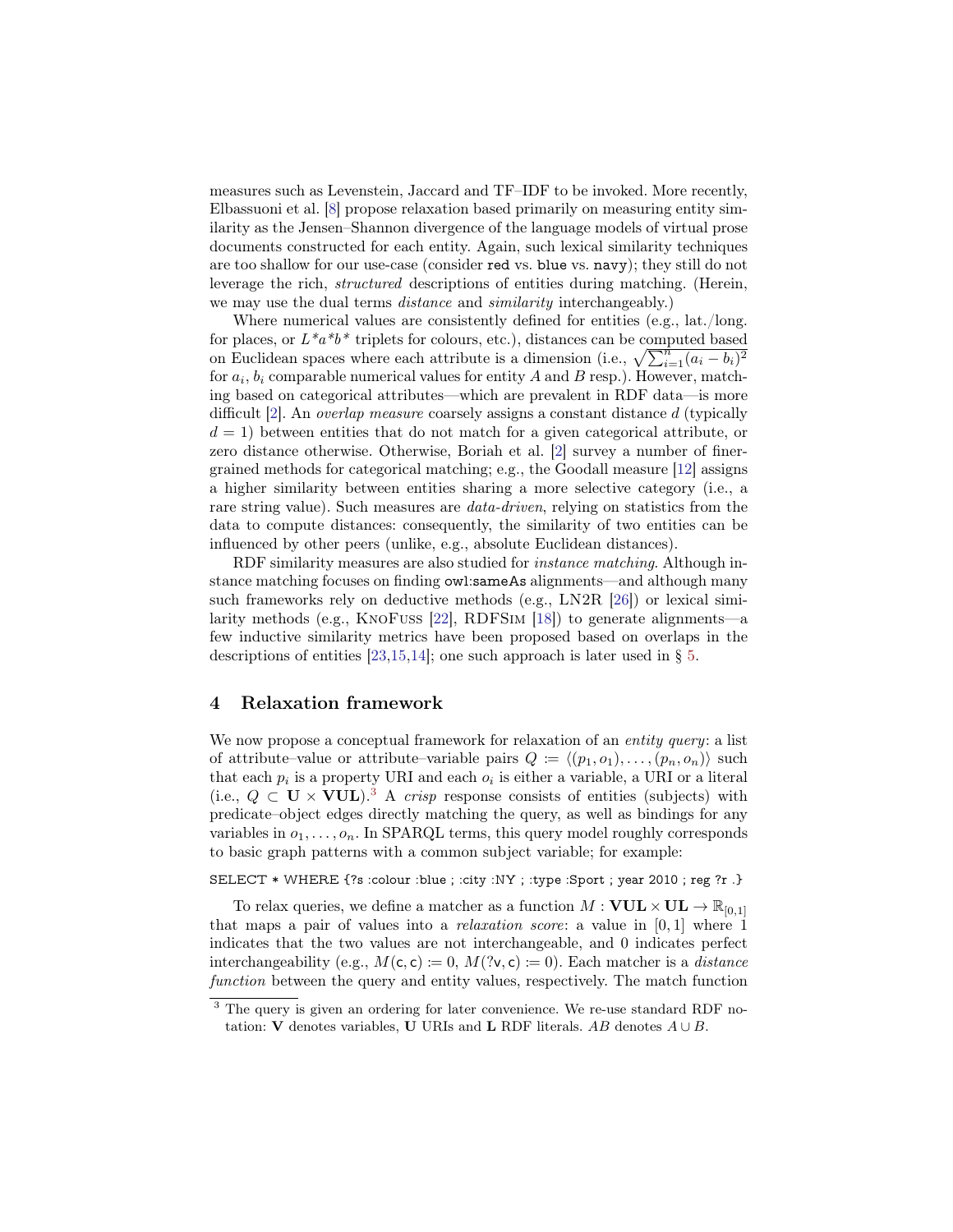may not be symmetric for pairs of values at different levels of specificity: e.g.,  $M($ :blue, :navy) might be 0.2 suggesting :navy as a good relaxation for generic :blue, whereas  $M(\text{many}, \text{:blue})$  might be 0.5 since :navy is more specific.

Matchers then form the core of the relaxation framework, and can be instantiated in different ways (cf.  $[24]$ ). For numeric attribute matchers (e.g. :year), normalised distances can be used: letting  $max_i$  and  $min_i$  denote the max./min. values for a numeric property  $p_i$  appearing in the data,  $qv_i$  a value in the query and  $ev_i$  a value for an entity, we can apply a normalised numeric matcher  $M_i$ :  $(qo_i, eo_i) \mapsto$  $\frac{qo_i - eo_i}{max_i - min_i}$ . For string attributes with functional character strings (e.g., registration plates), lexical matchers can be used; we later use a Levenshtein edit-distance matcher for licence plates such that  $M_i: (q\overline{o_i}, e\overline{o_i}) \mapsto \frac{Lev(qv_i, ev_i)}{\max(|q\overline{o_i}|, |e\overline{o_i}|)};$ other matchers can be used as appropriate. For *categorical* attributes—with URIs or a discrete set of literals as values (e.g., colour, city)—creating a matcher often requires background knowledge about the different values; as per Schumacher and Bergmann [\[27\]](#page-14-7), we thus propose to use a similarity table for such attributes, computed by a background matching process (discussed later in § [5\)](#page-5-0).

Thus, the relaxation framework may involve multiple matchers: a toolbox of appropriate matchers can be offered to an administrator. Where a suitable matcher is not found for a pair of values, the query engine can resort to returning standard "crisp" answers, allowing for an ad-hoc, incremental relaxation framework. We currently do not consider inference or relaxation of properties etc.; our framework could perhaps be extended as per the literature surveyed in § [3.](#page-2-0)

For a query  $Q = \langle (p_1, o_1) \dots (p_n, o_n) \rangle$  and entity E, the matchers generate a tuple of numeric distances  $M_{i...n}(Q, E) = \langle d_1, \ldots, d_n \rangle$ . Considering the query as the origin, the matchers map entities onto points in an  $n$ -dimensional Euclidean space with each dimension ranging over  $[0, 1]$  (a unit *n*-cube). Where an entity has multiple values for a given attribute, the closest to the query is used; where an entity is not assigned a query-attribute, the matcher returns  $1<sup>4</sup>$  $1<sup>4</sup>$  $1<sup>4</sup>$  Thereafter, entities on the origin are crisp matches. Otherwise, the distance from an entity to the query-origin can be measured straightforwardly as a Euclidean distance (in this case,  $\sqrt{\sum_{i=1}^n d_i^2}$ , or with root-mean squared deviation  $(RMSD: \sqrt{\frac{\sum_{i=1}^n d_i^2}{n}})$ .

The overall distance from the query-origin to each entity gives an overall relaxation score that can be used to order presentation of results, or to perform  $top-k$  thresholding. Furthermore, users can annotate query attribute–value pairs with a *vagueness* score that allows for controlling the relaxation of individual facets (e.g., to allow more relaxation for :colour than :city). Thus a vague query is defined as  $Q' := \langle (p_1, o_1, v_1), \ldots, (p_n, o_n, v_n) \rangle$  where  $v_1, \ldots, v_n \in \mathbb{R}_{[0,1]}$  (i.e.,  $Q' \subset U \times \text{VUL} \times \mathbb{R}_{[0,1]}$ . A value  $v_i$  indicates a threshold for  $d_i$  such that the entity will only be considered a result if  $d_i \leq v_i$  (e.g., if  $v_1 := 0$ , then  $(p_i, o_i)$ ) must have a crisp match). Thus, the origin and the coordinate  $\langle v_1, \ldots, v_n \rangle$  prescribe a region of space (an *m*-orthotope for  $m$  the number of non-crisp query attributes) within which results fall into, allowing to tweak relaxation results.

<span id="page-4-0"></span><sup>&</sup>lt;sup>4</sup> Intuitively, this is the relaxed form of standard conjunctive query answering.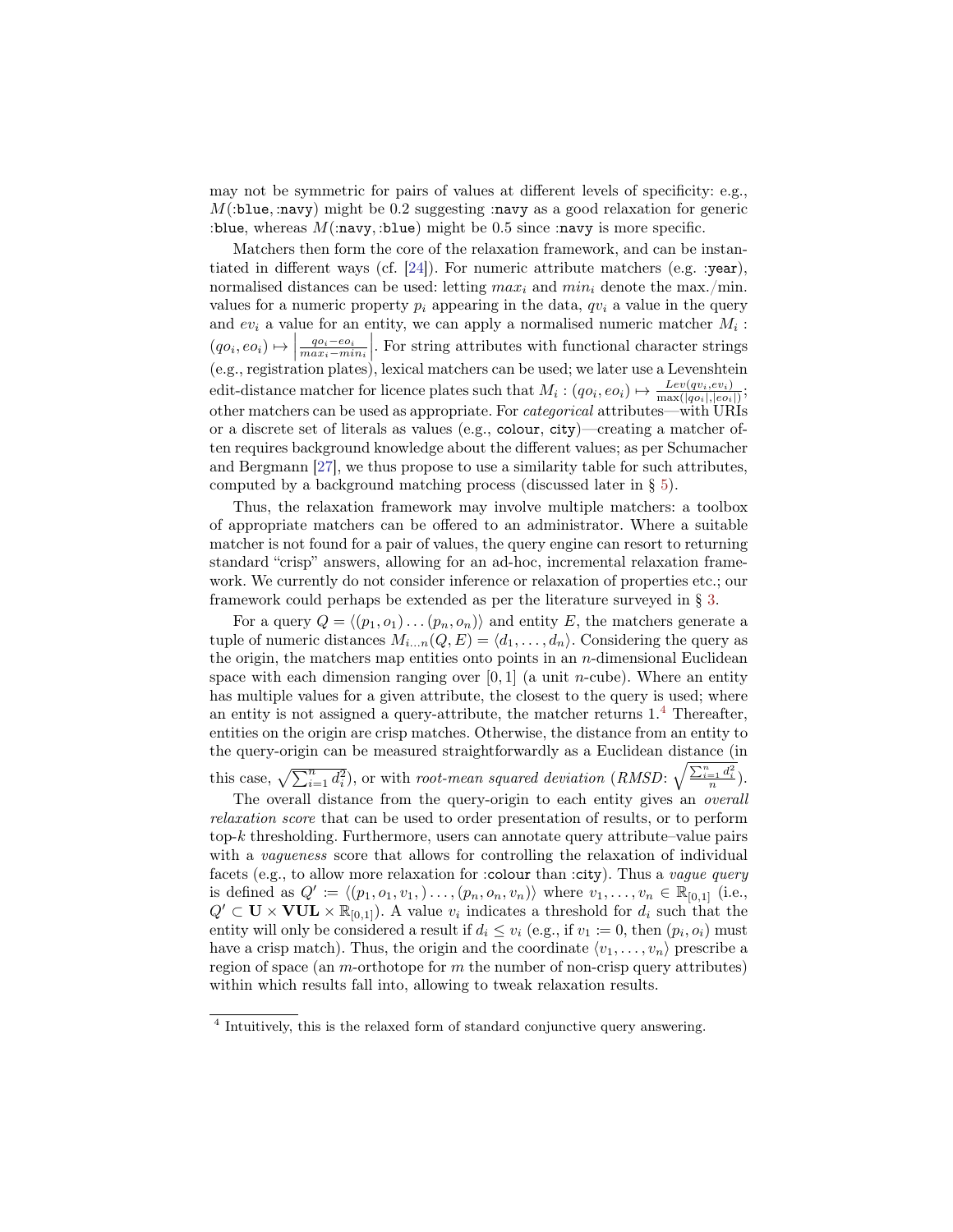### <span id="page-5-0"></span>5 Generating similarity tables for categorical values

The query relaxation framework relies on matchers to define distances between attribute values. We discussed direct matchers for numerical values (based on normalised Euclidean distance/RMSD) and for string values (based on normalised edit distances), but left the generation of similarity tables for categorical values. Such tables can be generated in a number of ways. First, if the set of categorical values is small enough, tables can be generated manually (on a pay-asyou-go basis); however, the number of scores needed is quadratic for the number of values. Otherwise, tables can be (semi-)automatically generated by any form of similarity measure; e.g., certain categorical attributes (like colours or places) are described using numeric attributes, allowing use of Euclidean distances.

Background information about the values can also be used to compute similarity scores. For instance, given a sufficient unstructured corpus, distributional semantic relatedness [\[11\]](#page-14-20) can generate similarities between terms based on their co-occurrences in prose text. Given a sufficient structured RDF corpus describing the terms, instance-matching techniques can be used to generate similarity measures. Herein, we investigate the latter approach, using a generic RDF similarity technique which we had previously proposed [\[14\]](#page-14-18), viz. concurrence, which is designed to cope with diverse RDF corpora; the core premises of concurrence have also been extended for the purposes of instance matching by other authors [\[15\]](#page-14-17). We now introduce the concurrence algorithm, which we use later  $(\S 6)$  $(\S 6)$  to mine make–model similarity scores from an RDF corpus extracted from DBpedia.

Concurrence matches RDF resources based on their shared property-value pairs (generalising in-links and out-links: i.e., considering both sp and po pairs). Values are considered purely categorical, such that only crisp matches on shared pairs are used. Similarity is influenced more by pairs that are determined to be highly selective (i.e., to be exclusive): if a group of resources share a categorical value, the similarity score between these resources is boosted proportionate to the size of the group. This is similar in principle to Goodall's measures [\[12,](#page-14-12)[2\]](#page-13-4).

Since RDF assumes an Open World (i.e., incomplete data), the concurrence method is "monotonic": similarity is not punished when two resources have different values for an attribute since attributes can have multiple values, and (without OWL machinery checking cardinalities and ground (in)equalities), it is difficult to ascertain whether or not two RDF resources necessarily *disagree* on an attribute value (as opposed to just the known values differing). Instead, each additional shared pair monotonically increases the similarity score.

Formally, for an RDF dataset, let  $\text{card}(p, v)$  denote the number of resources that share a given property–value pair (abstracting subject/object directionality), indicating how exclusive that pair is in the data. Next, let  $card(p)$  denote the mean cardinality of  $p$  across all such values  $v$  in the data, indicating how exclusive the property is (in general). The base similarity score given to all resources sharing the pair  $(p, v)$  is then defined as concur $(p, v) := \frac{1}{\text{card} \times \text{card}(p, v)},$ which returns a value in  $[0, 0.5)$  if the pair  $(p, v)$  is shared at least once.

Now, two resources sharing multiple pairs are given a multiset of concur scores  $C = \{c_1, \ldots, c_n\}$ . The concurrence method combines these using a probabilistic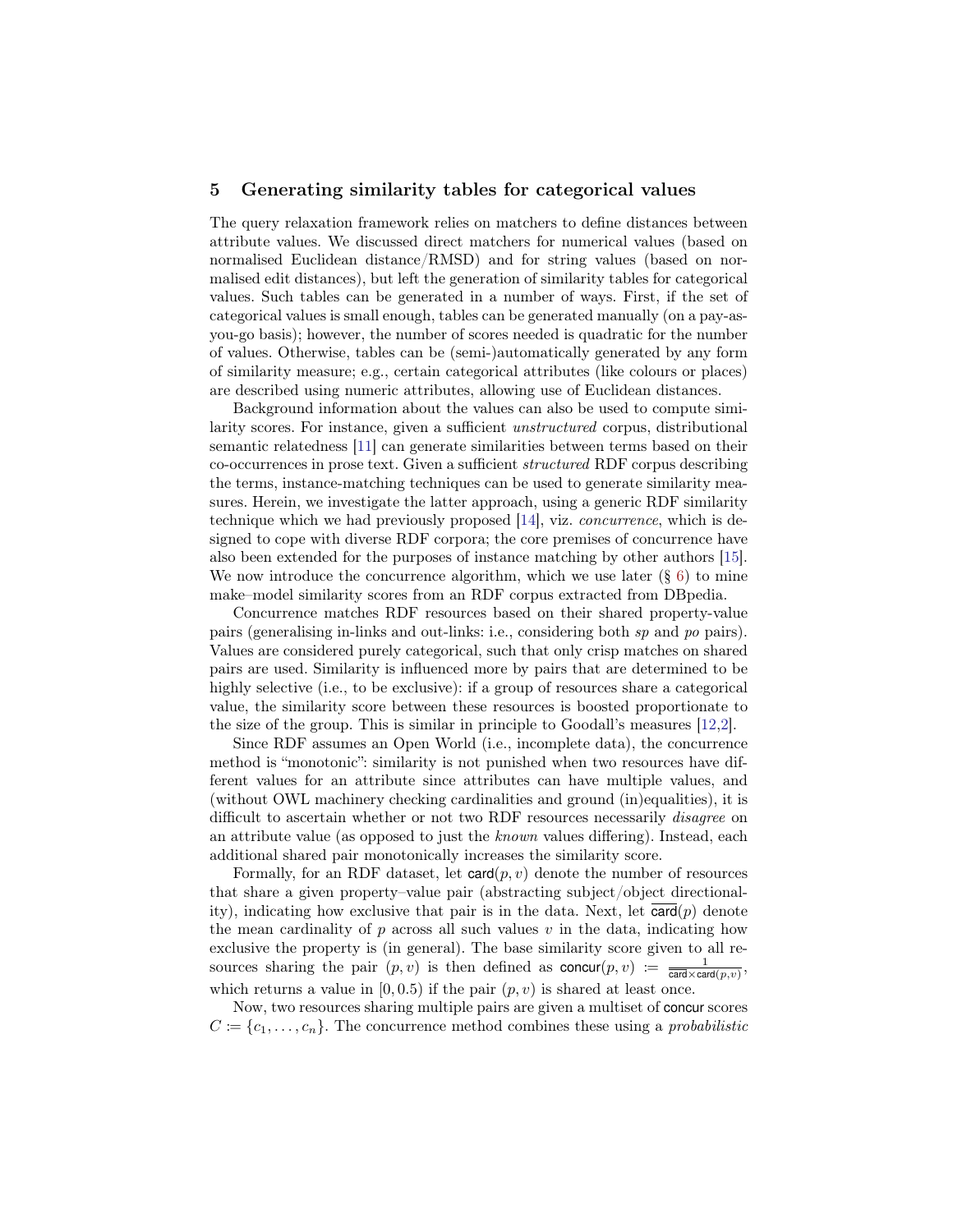sum, such that  $\perp_{sum}(c_a, c_b) := c_a + c_b - c_a \times c_b$ . Since this function is associative and commutative, it is well-defined for the multiset  $C$  (i.e., by summing pairs in whichever order).[5](#page-6-1) The function is also monotonic and outputs a value in [0, 1] (assuming  $\forall c_i \in C(0 \leq c_i \leq 1)$ ). The intuition behind this aggregation function is that each additional match score reduces the current distance between the two resources by a product of itself; for example  $\perp$ <sub>sum</sub> $(0.5, 0.5) = 0.75$ , or  $\perp$ <sub>sum</sub> $(0.8, 0.2) = 0.8 + (1 - 0.8) \times 0.2 = 0.84$ . As per the examples, the probabilistic sum gives stronger weight to individual high values than an arithmetic sum.

The baseline concurrence method is also adjusted to account for some cases of dependence between property-value pairs. To reduce the effect of groups of (e.g., sub-)properties being given the same value—i.e., pairs  $\{(p_1, v), \ldots, (p_n, v)\}$  only the most exclusive such pair (for which  $\text{concur}(p_i, v)$  gives the highest score) will be used, and the rest discarded. To reduce the effect of repeated shared values for a given property—i.e., pairs  $\{(p, v_1), \ldots, (p, v_n)\}$ —all shared pairs for each property  $p$  are (probabilistically) summed up separately to a maximum value of  $\overline{\text{card}}(p)$ , with these scores then summed to an overall total.

Finally, generating quadratic pair-wise similarity scores may not be feasible for large datasets. Thus, a threshold  $t$  (s.t.  $t > 2$ ) is specified for large-scale scenarios where pairs  $card(p, v) > t$  are ignored: the number of matches generated are quadratic wrt.  $card(p, v)$  but the respective scores are inverse-proportional. For example, if  $card(type, vehicle) = 50,000$ , this shared pair would require generating  $\frac{50,000^2 - 50,000}{2}$  atomic matches with a score of  $\lt \frac{1}{50,000}$ . The threshold thus allows for pruning potentially massive volumes of low-scoring matches.

Concurrence is implemented using batch processing techniques (sorts/scans), and have been demonstrated on a corpus of one billion quadruples of openlycrawled Linked Data (with  $t = 38$ ). Further details are available in [\[14\]](#page-14-18).

### <span id="page-6-0"></span>6 Proof of concept

In this section, we investigate proof-of-concept for the original use-case.

#### 6.1 Vehicles scenario and data

Relating to the crime observation use-case, we focus on vehicle descriptions: automobile observations are often integral to police investigations, and it would be easier to find rich, publically available, representative, structured datasets for the vehicles use-case than, e.g., for weapons or criminals.

The case study was then to match structured, partial, possibly vague and imprecise queries against a crisp set of car instances. This dataset would emulate information provided by the UK Driver and Vehicle Licensing Agency (DVLA), or a Home Office database of recently stolen cars, etc. An observation by a witness would be something like "a blue getaway car that looked like a Toyota with

<span id="page-6-1"></span> $5$  The probabilistic sum (aka. algebraic sum) is the dual t-conorm of the product tnorm; it also refers to the probability of a disjunction of independent events.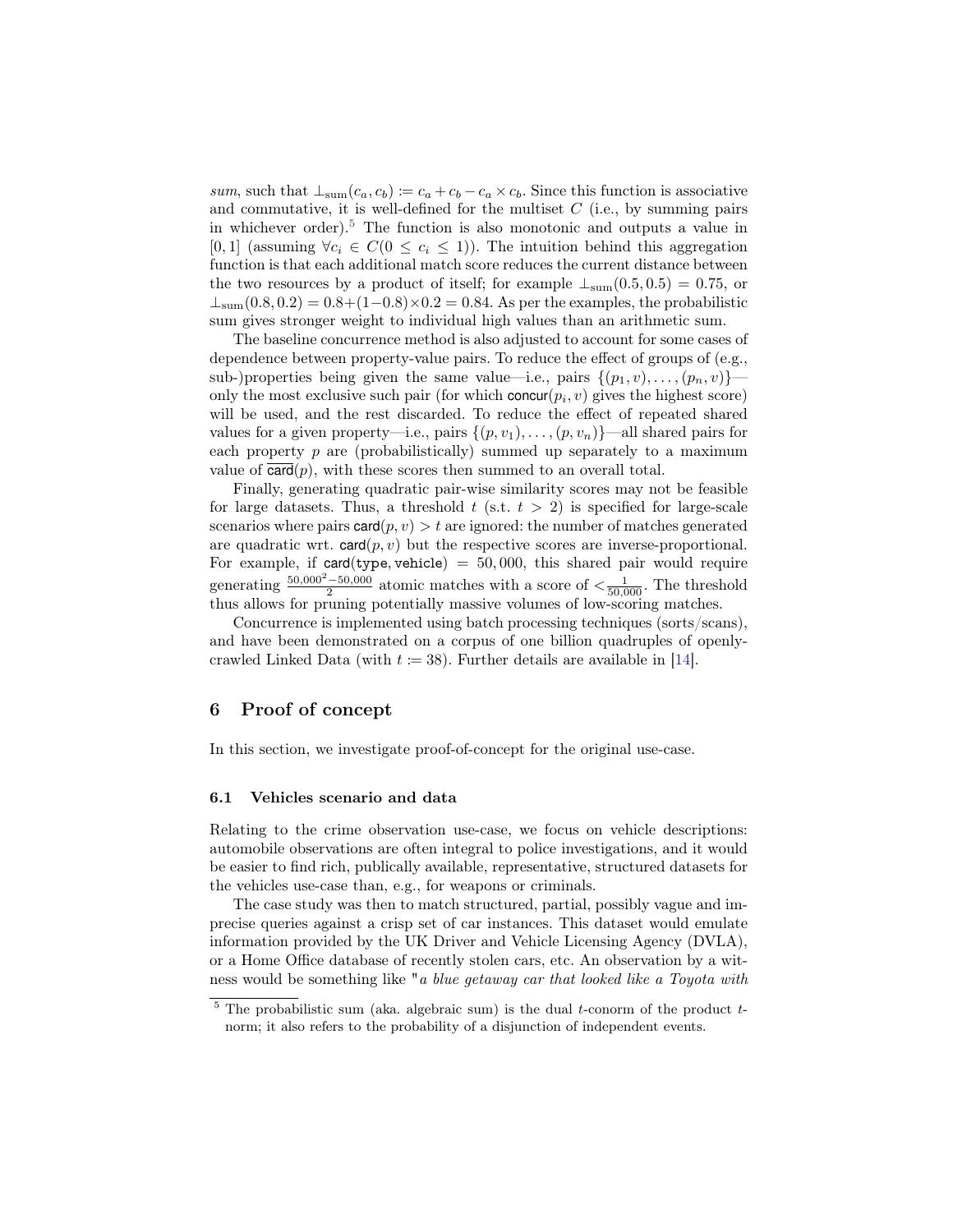an 'LD' licence plate". The relaxation framework is used to derive a ranked list of cars from the dataset in order of their relevance to the observation. In this respect, the observation acts like a query which should be executed against the car instances. Results should include not only those cars which directly match the characteristics given in the observation, but also similar cars. Different characteristics of the observation can be annotated with different vagueness values.

For demonstration purposes, we decided that the chosen dataset should contain information about a significant number of car instances, with attributes for (at least) make, model, colour and body-type, covering common facets of vehicle observations. We thus took an existing structured dataset describing 50,000 car instances based on a popular Irish website advertising used cars. Each car instance is described using the following six properties: vehicle make (48 unique values; e.g., Toyota), make–model (491 values; e.g., Toyota Corolla), body style (8 values; e.g., Saloon), fuel type (5 values; e.g., Diesel), colour (13 values after normalisation; e.g., navy), and registration (i.e., unique licence plate; 50,000 values). Taking the raw data, colours were normalised into a set of thirteen defined values, a new set of UK-style licence plates was randomly generated, and the data were modelled in RDF using Hepp's Vehicle Sales Ontology (VSO).[6](#page-7-0)

Notably, all vehicle attributes except licence-plates are categorical, and thus require tables that encode similarity/distance scores. To relax licence-plate values, we allow wildcard characters in the query and use the normalised Levenshtein measure mentioned earlier. For colour, the thirteen values were mapped to an  $L^*a^*b^*$  three-dimensional colour space, where  $DeltaE$  was used to compute (Euclidean) distances between the colours and generate a matrix for relaxation.[7](#page-7-1) An open, non-trivial challenge was then posed by the other properties. For fueltype, it was particularly unclear what kind of relaxation behaviour should be expected for the use-case; a set of regular distance scores were manually defined. Of more interest were the make–model, model and body-style attributes, for which further background information was needed.

### 6.2 Mining DBpedia for background information

To acquire a background, structured corpus on the make and make–model values appearing in the data, we enriched the baseline RDF data with selected DBpedia exports [\[1\]](#page-13-5) from Wikipedia: we noted that DBpedia exported a rich set of data about many of the vehicle make–models, including width, height, categories, engine, transmission, etc. The resulting RDF data would then serve as input for similarity techniques to generate scores for subsequent query relaxation.

The first step was to map string values in the data (e.g., Toyota Corolla) to DBpedia URIs (e.g., [http://dbpedia.org/resource/Ford\\_Mondeo](http://dbpedia.org/resource/Ford_Mondeo)). First attempts were made using the reconciliation function of the "RDF Extension for Google Refine"<sup>[8](#page-7-2)</sup>, which allows for mapping strings to resources in a SPARQL

<span id="page-7-0"></span> $6$  Available at <http://www.heppnetz.de/ontologies/vso/ns>; retr. 2011/12/12

<span id="page-7-1"></span><sup>&</sup>lt;sup>7</sup> Distances in the  $L^*a^*b^*$  colour space correspond more closely with discrepancies in human perception than RGB/CMYK models [\[32\]](#page-14-21).

<span id="page-7-2"></span> $8$  See <http://lab.linkeddata.deri.ie/2010/grefine-rdf-extension/>; retr. 2011/12/12/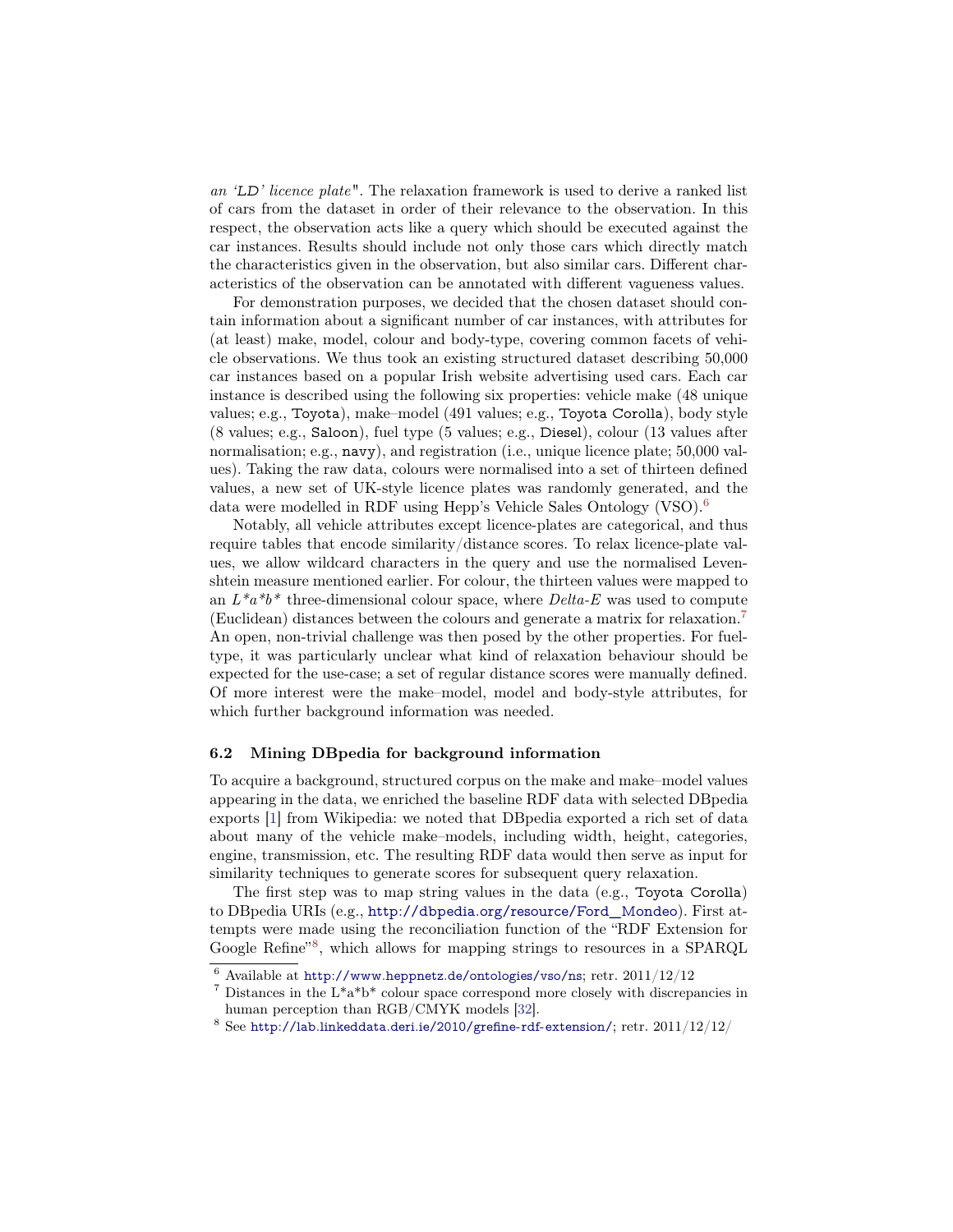<span id="page-8-0"></span>

| Nº |                       | TOP OVERALL MATCHES      | Nº  | TOP MATCHES ACROSS MAKES |                          |  |  |
|----|-----------------------|--------------------------|-----|--------------------------|--------------------------|--|--|
|    | Honda Accord          | Honda Odyssey            | 8   | Audi 80                  | <b>Volkswagen Passat</b> |  |  |
|    | Mercedes-Benz S-Class | Mercedes-Benz SL-Class   | 11  | Audi A3                  | Škoda Octavia            |  |  |
|    | Suzuki Alto           | Suzuki_Wagon_R           | 13- | Audi TT                  | SEAT León                |  |  |
|    | Ford Tourneo Connect  | Ford_Transit_Connect     |     | $25$ Citroën C1          | Peugeot 107              |  |  |
| 5  | Mitsubishi Colt       | Mitsubishi Mirage        | 27  | Hyundai i10              | Kia Picanto              |  |  |
| 6  | Volvo S60             | Volvo S80                | 28  | Audi A3                  | Seat Léon                |  |  |
|    | Nissan_Maxima         | Nissan Murano            |     | 30 Daewoo_Winstorm       | Opel_Antara              |  |  |
| 8  | Audi 80               | <b>Volkswagen Passat</b> | 38  | Hyundai Tuscan           | Kia Sportage             |  |  |
| 9  | Merdeces-Benz_S-Class | Merdeces-Benz W220       | 39  | Citroën C3               | Hyundai_Getz             |  |  |
| 10 | SEAT Córdoba          | SEAT Ibiza               | 40  | SEAT Toledo              | Volkswagen Jetta         |  |  |

Table 1: Top ten make–model matches overall (left) and for distinct makes (right)

endpoint and refining these mappings in a second phase [\[21\]](#page-14-22). Although numerous matches were found, many make–models were not reconciled to DBpedia URIs.

Instead, we adopted a manual approach by appending make–model strings onto the DBpedia namespace URI, replacing space with underscore. However, this approach also encountered problems. First, of the 491 string values, 68 models (14%) did not have a corresponding reference in DBpedia (404 Not Found): some of the unmatched models were colloquial UK/Irish names (e.g., the make– model Citroen Distpatch is known elsewhere as Citroën Jumpy), some were misspelt, and some had encoding issues. These values were manually mapped based on suggestions from Wikipedia search. Second, some of the matches that were found returned little data. Of these, some were redirect stub resources (e.g., Citroen C3 redirects to Citroën C3), where we "forwarded" the mapping through the redirect. Others still were disambiguation pages (e.g., Ford Focus disambiguates to Ford Focus International, Ford Focus America and Ford Focus BEV). Furthermore, some resources redirected to disambiguation pages (e.g., Ford Focus ST redirect to the Ford Focus disambiguation page). Here, we mapped strings to multiple resources, where Ford Focus was mapped to the set of DBpedia resources for { Ford Focus, Ford Focus America, Ford Focus International and Ford Focus BEV }. In total,  $90$  strings  $(18.3\%)$  had to be manually mapped to DBpedia. Given the mappings, we retrieved 53k triples of RDF data from DBpedia, following redirects and disambiguation links.

We applied concurrence over the dataset with a threshold  $t := 200$  (each shared pair with  $\text{card}(p, v) = 200$  would generate  $> 20,000$  raw concur scores at least below 0.005). For the 491 original make–model values, concurrence found non-zero similarity scores for 184k (76%) of the 241k total car-model pairs possible, with an average absolute match score of 0.08 across all models.

The top ten overall results are presented in Table [1,](#page-8-0) where we also present the top ten matches for models with different makes; note that matches are symmetric and that all matches presented in the table had a similarity score ex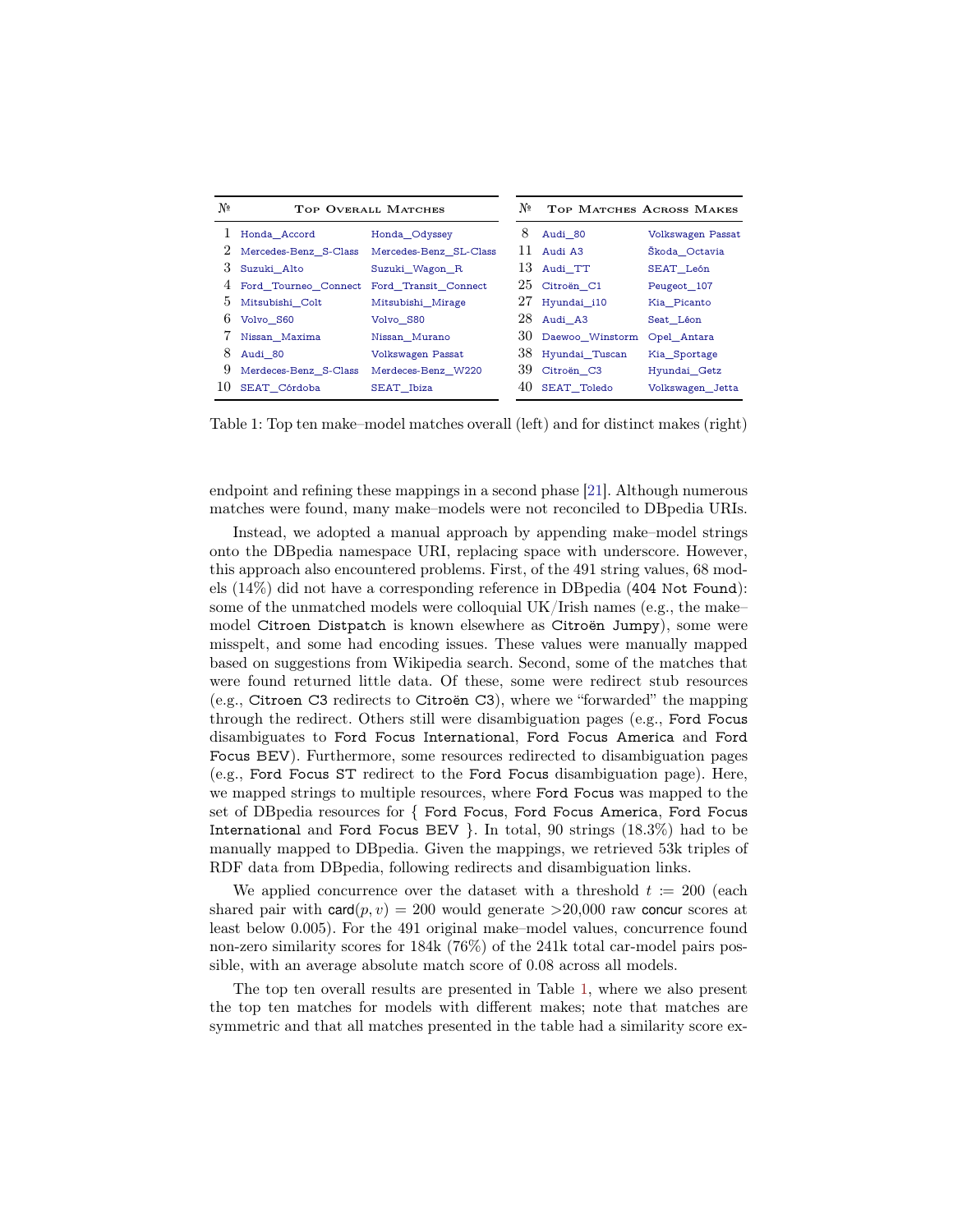ceeding 0.99 indicating highly-relaxable values. Similarity scores are convertible to distance scores for relaxation using  $dist = 1 - sim.^9$  $dist = 1 - sim.^9$ 

The results were of varying quality for our use-case. For the top make–model match—Honda Accord/Honda Odyssey—the former is a saloon and the latter is a minivan, and as such, the two models are physically diverse; however both models share specific/exclusive components (e.g., the same engine) which causes the high concurrence score. Another such example is given by Nissan Maxima/Nissan Murano; also the Seat Cordoba is the saloon version of the SEAT Ibiza hatchback. This raises a more general issue with the subjective nature of relaxation: although these pairs may be dissimilar for a witness-observation use-case, they are similar from a sales or manufacturing perspective. Still, we see some potentially interesting relaxation for the witness use-case. Many of the highest-scoring cars are physically similar; besides those of the same make, many of the matches with different makes are (or have been) based on the same platform: i.e., are fundamentally the same car with different skins.

Besides manual inspection of top-ranked results, in the absence of a gold standard, evaluating the large set of concurrence results from DBpedia is difficult. Although inspection yielded promising examples of relaxation, conversely, unintuitive/undesirable results were also discovered. For example, the Westfield SE (a rare model of "kit" sports-car) had very little information in DBpedia, and hence had no notable concurrence matches; similar problems were encountered for other rare models.

A major disadvantage of concurrence is that distances are not geometric in nature: considering resources  $A, B, C$  as points, then the concurrence "distancevectors"  $\overrightarrow{AB}$ ,  $\overrightarrow{BC}$  and  $\overrightarrow{AC}$  cannot be considered as true spatial vectors since the additive property thereof does not hold:  $\overrightarrow{AB} + \overrightarrow{BC} \neq \overrightarrow{AC}$ . Thus, for example, if concurrence gives a score of ∼1 indicating near-perfect similarity between B and C (distance of  $\sim$ 0), this does not imply that B and C have similar scores to other cars ( $|\overrightarrow{BC}| \approx 0 \neq |\overrightarrow{BA}| \approx |\overrightarrow{CA}|$ ). Taking an example from our evaluation, the Audi RS4 and Audi A4 were matched closely with 0.97; the Audi RS4 and Audi A8 models were matched with a score of 0.8; but the Audi A4 and Audi A8 models were matched with a low score of 0.29 despite being very closely matched to a common model: the first two pairs gained their concurrence scores through a largely distinct of (incomplete) attributes. This results in unintuitive, incomparable distance scores when looking beyond just pairs of resources.

Furthermore, the results of the concurrence method is heavily dependent on the underlying data. DBpedia does not distinguish between different editions of make–models down through the years, where for example, the RDF data for six diverse editions of Ford Fiesta—spanning forty years—are presented together under one resource since they are described in one Wikipedia article (albeit with separate info-boxes). Due to these, and other issues relating to data quality, we decided to pursue tests over a smaller, cleaner dataset.

<span id="page-9-0"></span><sup>9</sup> Alternatively, the similarities could be normalised into a non-parametric, rank-based distance, where a relaxation value of 0.5 includes the top-half similar models.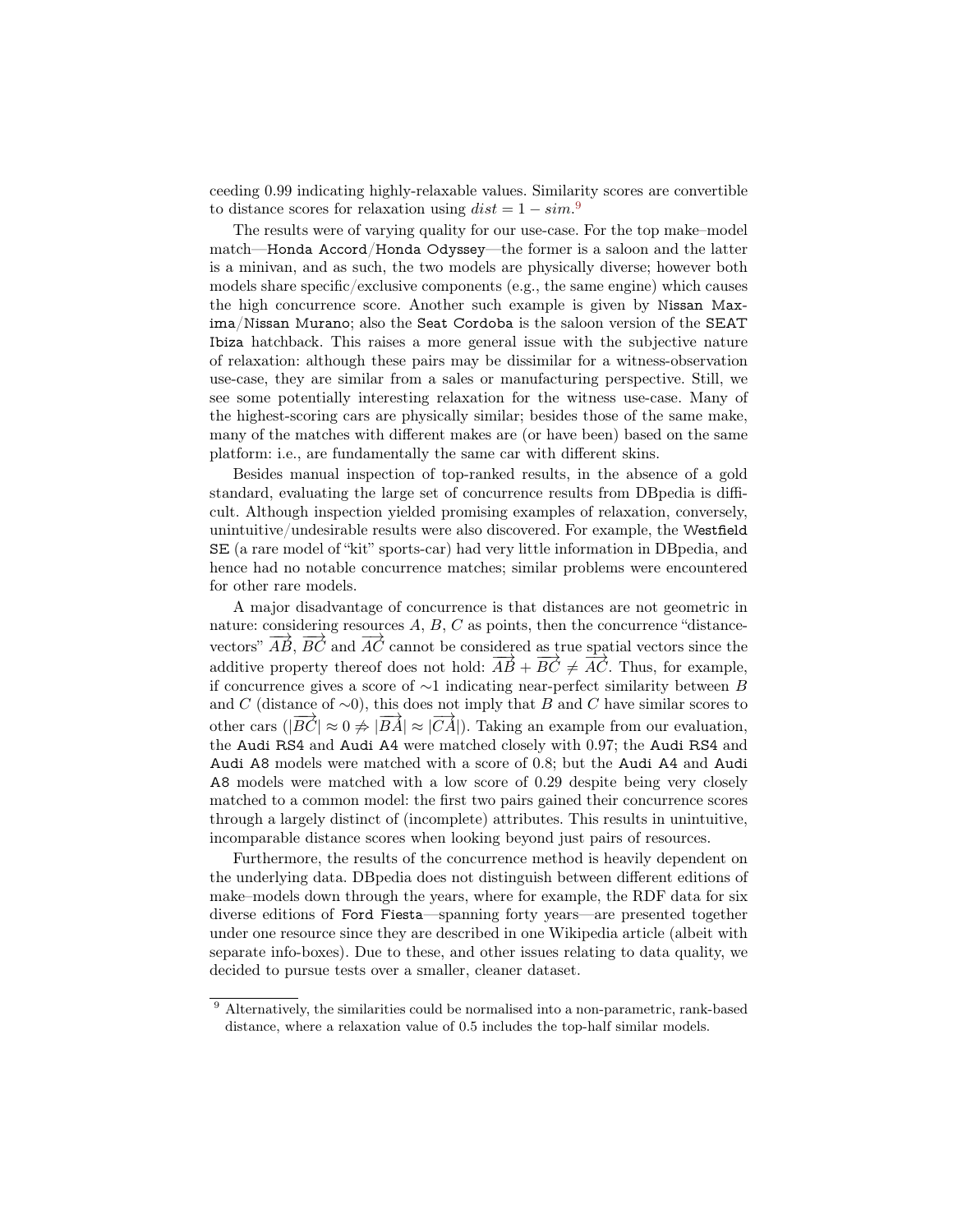#### 6.3 Comparing concurrence vs. numerical matching

For evaluating the concurrence method, we wanted to compare its results against standard Euclidean distances over numerical attributes. We attempted to extract numerical values from the DBpedia make–model data, but the presence of multiple values per attribute and the incompleteness of the data precluded any meaningful numerical analysis. Hence, a manual evaluation corpus was gathered directly from Wikipedia for which concurrence and standard numerical approaches could be compared. The corpus consisted of tabular data describing 200 make–model–edition values in terms of numerical values and ranges (years produced, doors, engine capacity, wheelbase, length, width, height and curb weight) as well as categorical values (make, model, edition, body-style); the dataset was, however, incomplete as not all values could be found for all editions surveyed.

Since this evaluation dataset focuses primarily on numeric values, we modified the discrete concurrence algorithm to consider continuous values. Given a set of property-value pairs  $\{(p, v_1), \ldots, (p, v_n)\}\$  with each  $v_i \in \mathbb{R}$  a value for a specific car-edition, and given two resources (editions) with pairs  $(p, v_a)$  and  $(p, v_b)$  respectively (where  $v_a \leq v_b$ ), we define the numeric cardinality between the two values as  $\mathsf{ncard}(p, v_a, v_b) := |\{v_i : \exists (p, v_i) \text{ and } v_a \le v_i \le v_b\}|,$  denoting the number of resources that fall in the inclusive range of those two values for that property  $[v_a, v_b]$ , assuming single-valued attributes for brevity. The concurrence score for a crisp categorical value becomes **concur** $(p, v) := \frac{1}{\text{card}(p, v)}$  and for a numeric value becomes  $concur(p, v_a, v_b) := \frac{1}{\text{ncard}(p, v_a, v_b)}$ . Furthermore, we turned off concurrence's thresholding and dependence filters, which were not required for the clean, small dataset at hand (reverting to a simple probabilistic sum).

We then measured the correlation between results for the modified concurrence algorithm, and for non-normalised RMSD (distances not divided by the  $max - min$  denominator) and normalised RMSD (distances for each attribute pre-normalised into  $[0, 1]$  computed over numerical attributes. To quantify the correlation, we used Kendall's  $\tau$ , which measures correlation between two orderings: the  $\tau$  value is in the range  $[-1, 1]$  where  $-1$  indicates a perfect negative correlation (the orderings are "reversed"), 0 indicates independence of orderings, and 1 indicates a perfect correlation (the same ordering). The correlation between the concurrence and non-normalised RMSD was positive but weak (∼0.1): without the pre-normalisation of values, attributes with larger units (such as years in the thousands) tended to have high influence. However, between concurrence and normalised RMSD values, the correlation was higher at ∼0.54: the main difference was attributable to the monotonic nature of concurrence, which did not punish mismatches between single values to the same extent as the normalised RMSD measure. RMSD had the more favourable results in this regard due in part to the clean nature of the data. Conversely, concurrence gave better matches for incomplete data, where RMSD gave very high scores.

Finally, we compiled the 40,000 make–model–edition similarity scores for each approach into similarity scores for make–models, makes and body-styles by taking the average across all pairs in the generalised groups. For example, to generate a similarity score between saloon and hatchback body styles (say the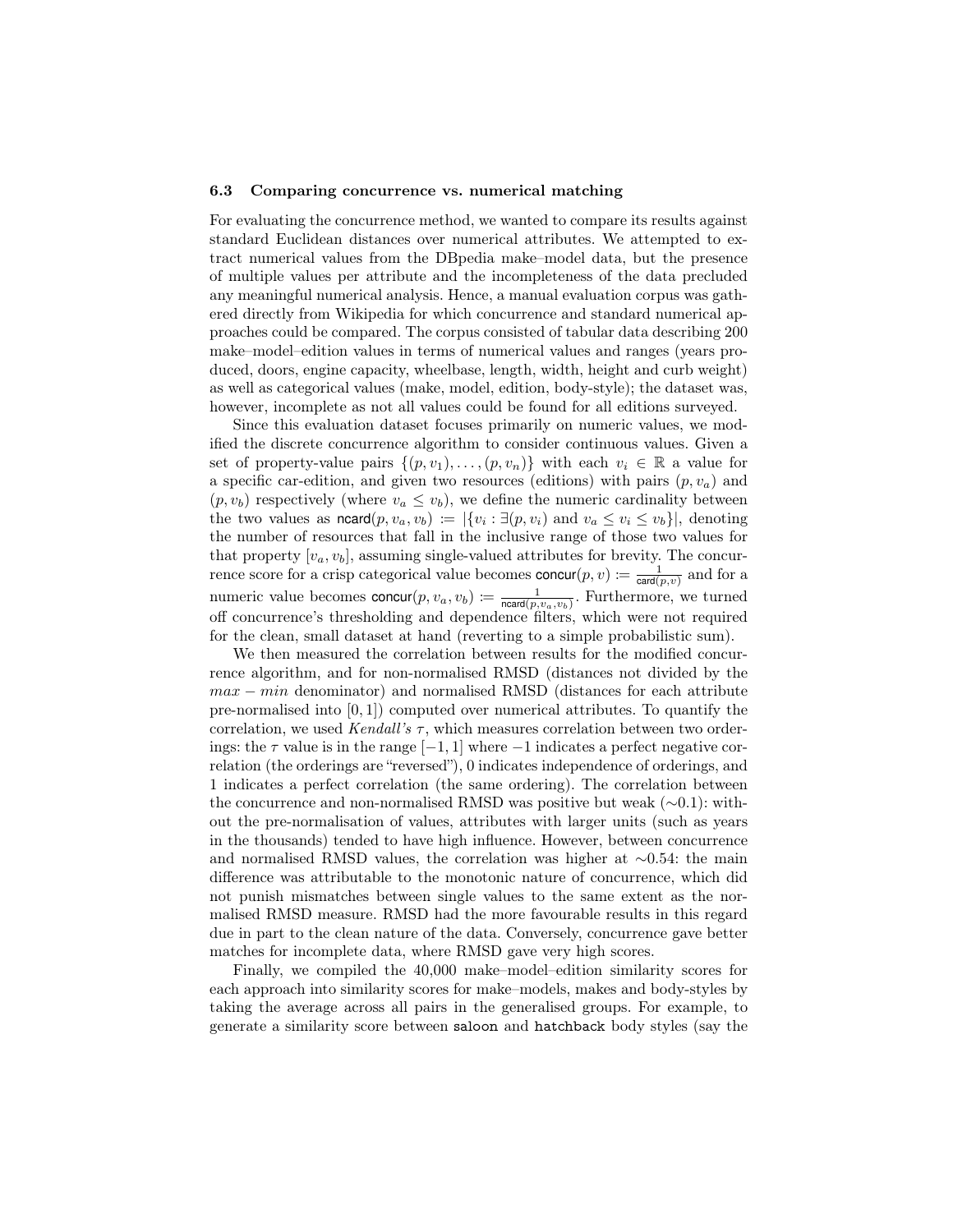sets S and H resp.), we took the average of all edition-similarities between both groups (i.e., the arithmetic mean of scores for all edition-pairs in  $S \times H$ ).

#### 6.4 Experimenting with query relaxation

With various matcher mechanisms and tables in hand, we turned to testing query relaxation against the 50k vehicles dataset. We developed a simple prototype to take a vague query, perform a full scan of the dataset computing relaxation scores for each entity based on the matchers, and return a ranked list of answers. Although the query algorithm is linear, we acknowledge that sub-linear (and subsecond) query times might be required for deployment. There are various avenues to enable sub-linear performance (for entity search): (i) if crisp facets are given, these can be looked up directly where relaxation is then used to filter initial results (similar in principle to SPARQL FILTERs); (ii) given a matcher based on a table of similarities or on numeric distance, the corresponding vagueness score for the query facet can be used to compute a range query that can be executed as a table lookup (assuming an index with the correct sort order is available); (iii) special relaxation indices can be built, for example, using Locality Sensitive Hashing to index Euclidean points and enable efficient neighbourhood searches [\[4\]](#page-13-6). Different optimisations are feasible for different types of matchers. We leave further investigations of optimisations for related work: our current aim is to validate the proposed techniques and offer proof-of-concept.

Table [2](#page-12-0) presents the top-5 results for three example witness observations, which were modelled as structured vague queries and run against the vehicles dataset. Vagueness scores are manually chosen for proof-of-concept: mapping textual vagueness to numeric vagueness is out of scope. For the matchers, we used a normalised Levenshtein edit-distance for licence plates; the L\*a\*b\*-based similarity table for colour; and for make, model, edition and body-style, we used three configurations with similarities computed from the 200 vehicle-editions dataset (for which we could compute three sets of results) using (i) concurrence, (ii) normalised Euclidean and (iii) absolute Euclidean distance measures. The scores are based on RMSD from the query origin (subtracted from one).

Observation A gives an example of relaxation for colours; however, note that the original query also requests relaxation for models, but where colour distances are typically much shorter. No difference occurs between the different matcher configurations for car-make (the first relaxed car-make appears in position 10–11). This is a weakness of the framework: different matchers may produce incomparable distances, creating an "imbalance" in the relaxation across different attributes; a possible solution is the use of rank-based distances. From Observation B, we see maroon being returned as a crisp match for red and see example relaxation of models; from the scoring, we also note that different matchers may vary in terms of inclusiveness. Finally, Observation C uses the Levenshtein edit-distance matcher for licence-plates in combination with colour relaxation, where the black result is questionable.

In the absence of a gold standard, we could not evaluate precisely the effectiveness of the relaxation framework for generating relevant, approximate,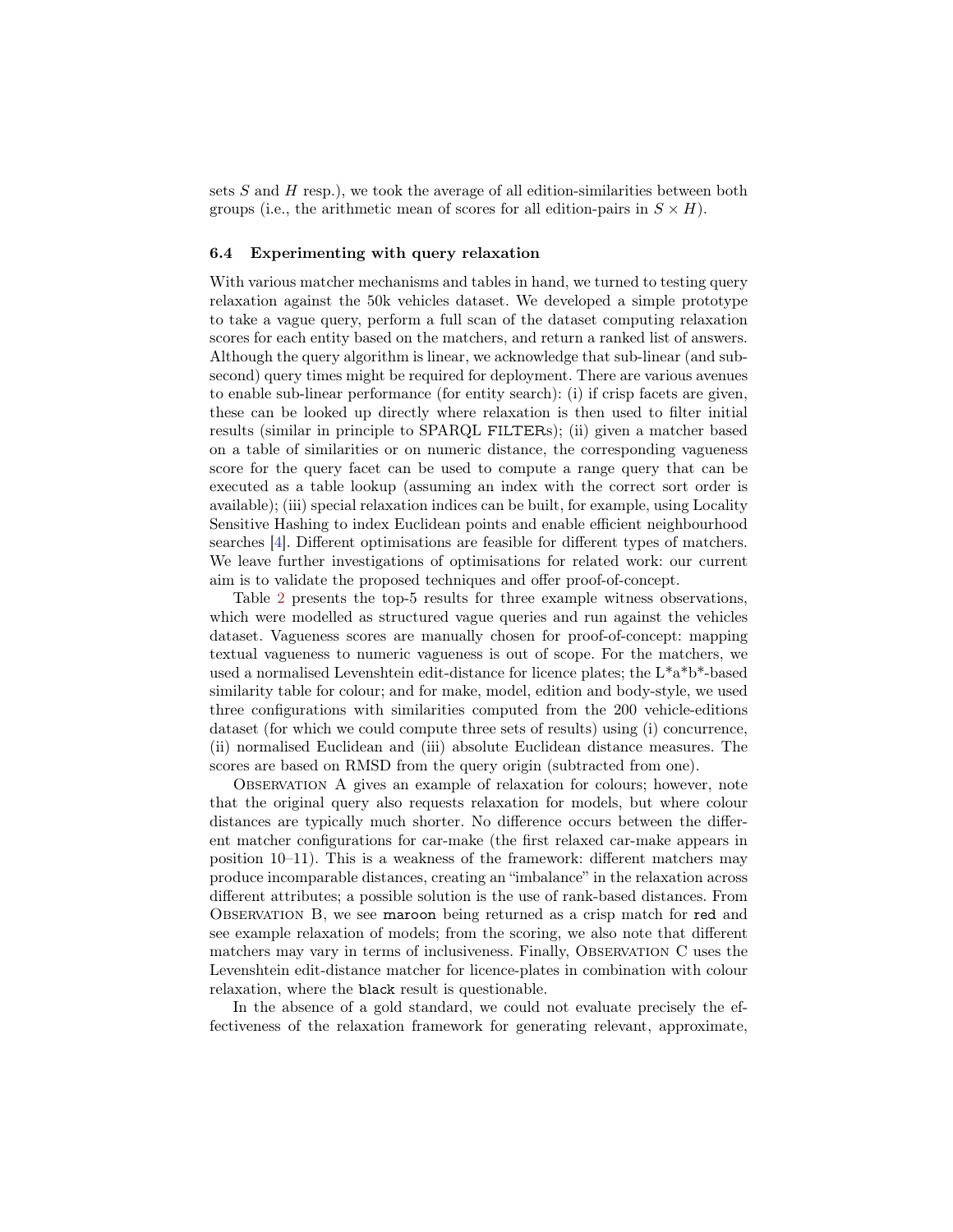<span id="page-12-0"></span>

| OBSERVATION A:<br>RELAXED QUERY: |                               | "A greenish car, maybe a Peugeot".<br>$\{(colour, green, 0.2), (make, Peugeot, 0.8)\}\$ |       |                       |        |       |                                                                                                                        |        |       |  |
|----------------------------------|-------------------------------|-----------------------------------------------------------------------------------------|-------|-----------------------|--------|-------|------------------------------------------------------------------------------------------------------------------------|--------|-------|--|
| N∘                               | ALL APPROACHES (SAME RESULTS) |                                                                                         |       |                       |        |       |                                                                                                                        |        |       |  |
|                                  | result                        |                                                                                         |       |                       |        |       |                                                                                                                        |        | score |  |
| 1                                | Peugeot                       | green                                                                                   |       |                       |        |       |                                                                                                                        |        | 1.00  |  |
| $\overline{2}$                   | Peugeot                       | yellow                                                                                  |       |                       |        |       |                                                                                                                        |        | 0.96  |  |
| 3                                | Peugeot                       | brown                                                                                   |       |                       |        |       |                                                                                                                        |        | 0.95  |  |
| 4                                | Peugeot                       | teal                                                                                    |       |                       |        |       |                                                                                                                        |        | 0.95  |  |
| 5                                | Peugeot                       | aqua                                                                                    |       |                       |        |       |                                                                                                                        |        | 0.93  |  |
|                                  | OBSERVATION B:                |                                                                                         |       |                       |        |       | "A red SUV, looked like a Land Rover Freelander".                                                                      |        |       |  |
|                                  | RELAXED QUERY:                |                                                                                         |       |                       |        |       | $\{(colour, red, 0), (body, SUV, 0), (model, LR.-Freelander, 0.8)\}\$                                                  |        |       |  |
| N∘                               | <b>CONCURRENCE</b>            |                                                                                         |       | NORM. EUCLIDEAN       |        |       | ABS. EUCLIDEAN                                                                                                         |        |       |  |
|                                  | result                        |                                                                                         | score | result                |        | score | result                                                                                                                 |        | score |  |
| 1                                | L.R. Freelander red           |                                                                                         | 1.00  | L.R. Freelander       | red    | 1.00  | L.R. Freelander                                                                                                        | red    | 1.00  |  |
| $\overline{2}$                   | L.R., Freelander, maroon      |                                                                                         | 1.00  | L.R. Freelander       | maroon | 1.00  | L.R. Freelander                                                                                                        | maroon | 1.00  |  |
| 3                                | Hyundai Trajet red            |                                                                                         | 0.86  | Hyundai Tuscon red    |        | 0.93  | Hyundai Tuscon red                                                                                                     |        | 0.84  |  |
| 4                                | Kia Sorento                   | red                                                                                     | 0.86  | Hyundai Tuscon maroon |        | 0.93  | Hyundai Tuscon maroon                                                                                                  |        | 0.84  |  |
| 5                                | Kia Sorento                   | maroon                                                                                  | 0.86  | Kia Sorento           | red    | 0.92  | Renault Scenic red                                                                                                     |        | 0.84  |  |
|                                  | OBSERVATION C:                |                                                                                         |       |                       |        |       | "A light Audi A3 8L, 2006 UK reg. starts with SW and ends with M $"$ .                                                 |        |       |  |
|                                  | RELAXED QUERY:                |                                                                                         |       |                       |        |       | $\{(\text{colour}, \text{white}, 0.4), (\text{edition}, \text{Audio-A-81}, 0.1), (\text{reg}, \text{SW?6??M}, 0.4)\}\$ |        |       |  |
| N∘                               | ALL APPROACHES (SAME RESULTS) |                                                                                         |       |                       |        |       |                                                                                                                        |        |       |  |
|                                  | result                        |                                                                                         |       |                       |        |       |                                                                                                                        |        | score |  |
| 1.                               | Audi A3 8L                    |                                                                                         |       | SW06RWM               |        |       | yellow                                                                                                                 |        | 0.92  |  |
| $\overline{2}$                   | Audi A3 8L                    |                                                                                         |       | SF56GCN               |        |       | white                                                                                                                  |        | 0.91  |  |
| 3                                | Audi A3 8L                    |                                                                                         |       | BW06LJN               |        |       | gray                                                                                                                   |        | 0.90  |  |
| 4                                | Audi A3 8L                    |                                                                                         |       | SW04TVH               |        |       | black                                                                                                                  |        | 0.85  |  |
| 5                                | Audi A3 8L                    |                                                                                         |       | AE56MWM               |        |       | maroon                                                                                                                 |        | 0.83  |  |

Table 2: Example observations, relaxed queries and results

well-graded answers. Generating high-quality distance scores based on categorical values is much more challenging than for numeric attributes [\[2\]](#page-13-4), but a crucial part of inductive query relaxation for RDF. Table [2](#page-12-0) provides some preliminary results towards query relaxation for RDF, but based on the outlined problems, the results were deemed currently unsuitable for deployment in the use-case. However, we believe that with further investigation, such methods can be improved and adapted for use in other less critical applications, such as relaxing query results from public SPARQL endpoints.

## 7 Conclusion

In this paper, we introduced a use-case from EADS involving matching witness observations against structured entity descriptions. We proposed queryrelaxation as a framework within which to tackle the problem. We discussed how matchers can be used to enable query relaxation, how different matchers can be combined and used for different attributes, and how RDF similarity techniques can be used to compile similarity scores for categorical values. We presented the results of various proof-of-concept experiments with the goal of performing query-relaxation over 50k car descriptions. We discussed using DBpedia to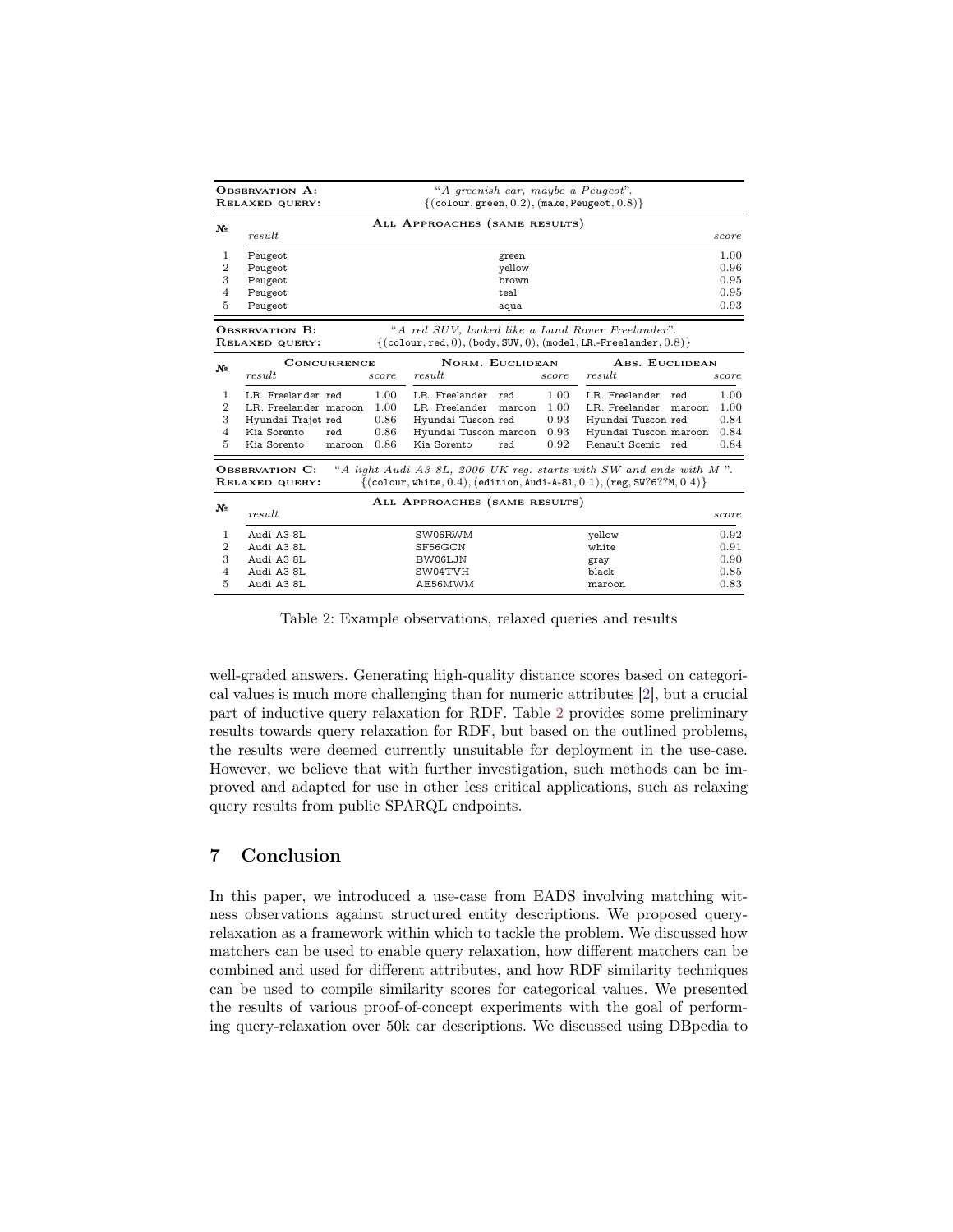mine background information for make–model similarity scores, computed using our proposed concurrence method. We subsequently compared the correlation between the results of a modified version of our concurrence method and that of standard Euclidean distance measures. Finally, we presented some example query-relaxation results based on vague observations of vehicles as per the usecase. Unfortunately, the results were not deemed reliable enough for deployment.

As such, lots more work is left to do and many challenges are left unaddressed. Beyond our use-case, we argue that cooperative answering and query relaxation is an important, timely topic for Semantic Web researchers to pursue: RDF stores often index diverse datasets with complex schemata, against which writing precise queries is extremely challenging. Query relaxation would then find application in various areas, including Web search and recommender systems [\[3\]](#page-13-1), e-commerce [\[6\]](#page-13-7), case-based reasoning [\[27\]](#page-14-7), reconciliation [\[21\]](#page-14-22), etc. As discussed, current instance matching techniques can be repurposed for relaxation.

In summary, we would hope to see further proposals towards "cooperative SPARQL engines" which intelligently aid users—using a mixture of deductive and inductive techniques—in the daunting task of answering potentially vague queries over diverse RDF datasets. We have taken tentative steps in this direction, looking at query relaxation for entity queries. Further focus on inductive techniques—like those proposed by Stuckenschmidt [\[31\]](#page-14-23) or Hu et al. [\[15\]](#page-14-17)—will also better position the Semantic Web community to support applications needing "intelligence" beyond just crisp semantics and logics.

Acknowledgements: This paper was funded in part by by Science Foundation Ireland under Grant No. SFI/08/CE/I1380 (Lion-2). We thank Nuno Lopes, Axel Polleres, Ali Hasnain and Maciej Dabrowski for their contributions.

### References

- <span id="page-13-5"></span>1. C. Bizer, J. Lehmann, G. Kobilarov, S. Auer, C. Becker, R. Cyganiak, and S. Hellmann. DBpedia - a crystallization point for the Web of Data. J. Web Sem., 7(3):154–165, 2009.
- <span id="page-13-4"></span>2. S. Boriah, V. Chandola, and V. Kumar. Similarity measures for categorical data: A comparative evaluation. In SDM, pages 243–254, 2008.
- <span id="page-13-1"></span>3. N. Bruno, S. Chaudhuri, and L. Gravano. Top-k selection queries over relational databases: Mapping strategies and performance evaluation. ACM Trans. DB Syst., 27(2):153–187, 2002.
- <span id="page-13-6"></span>4. S. Chaudhuri, M. Datar, and V. R. Narasayya. Index selection for databases: A hardness study and a principled heuristic solution. IEEE Trans. Knowl. Data Eng., 16(11):1313–1323, 2004.
- <span id="page-13-0"></span>5. W. W. Chu. Cooperative database systems. In Wiley Encyclopedia of Computer Science and Engineering. John Wiley & Sons, Inc., 2008.
- <span id="page-13-7"></span>6. M. Dabrowski and T. Acton. Modelling preference relaxation in e-commerce. In  $FUZZ$ -IEEE, pages 1–8, 2010.
- <span id="page-13-2"></span>7. P. Dolog, H. Stuckenschmidt, H. Wache, and J. Diederich. Relaxing RDF queries based on user and domain preferences. J. Intell. Inf. Syst., 33(3):239–260, 2009.
- <span id="page-13-3"></span>8. S. Elbassuoni, M. Ramanath, and G. Weikum. Query relaxation for entityrelationship search. In  $ESWC$  (2), pages 62–76, 2011.